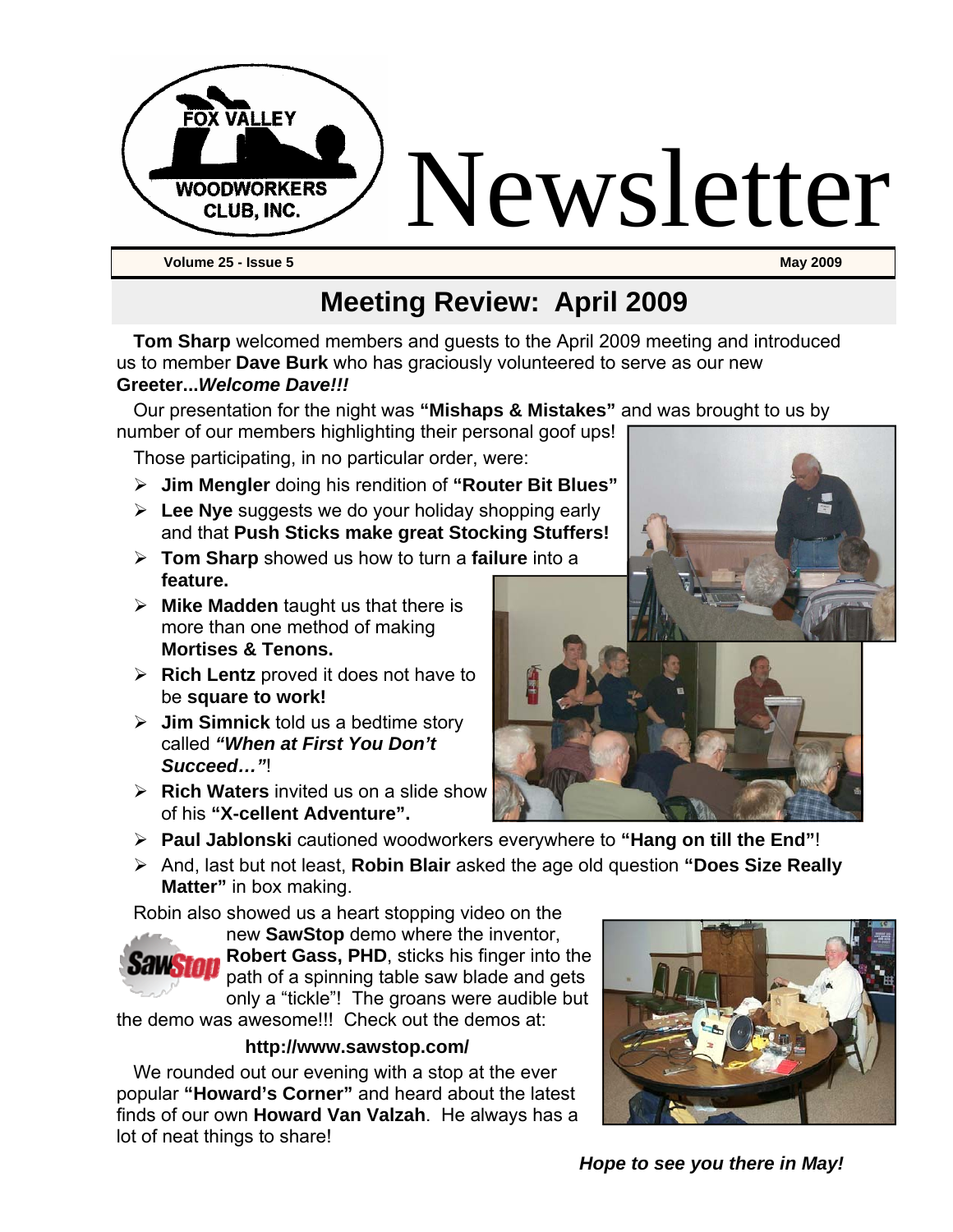#### **FVWWC Events Calendar**

| May 5th Tue  6:00 p.mFVWWC Shopsmith SIG Meets |  |  |  |  |
|------------------------------------------------|--|--|--|--|
|------------------------------------------------|--|--|--|--|

- **May 5th .... Tue ....6:30 p.m....FVWWC Hand Tool SIG Meets**
- **May 5th .... Tue ....7:30 p.m....FVWWC General Meeting: Topic "TBA" - Original program has been postponed and a new one is in the works!**
- **May 15th ...Sat.....9:00 a.m....Sharpening Workshop: Paul Jablonski & Karl Scogin** teach a class on the correct sharpening tools and techniques to get that perfect edge! *Members can sign up at the meetings to participate but remember, class size is limited!*
- **May 20th ..Wed....9:00 a.m....FVWWC's Breakfast Club:** Red Apple Restaurant, 414 S Schmale Rd, Carol Stream - *You're Invited - Just ask for us by name!!!*



#### **FVWWC Officers & Staff**

**woodworkers@fvwwc.org** 

| thomas.sharp@sbcglobal.net<br>Past President  Ron Gilkerson<br>(630) 879-8756<br>rongilker@hotmail.com<br>Vice President  Matt Gauntt<br>Program Committee Robin Blair<br>blairr@saic.com<br><b>Ron Gilkerson</b><br>Doug Olson<br>Membership  Larry Maher<br>Editor/Webmaster  Linda Christensen<br>woodworkers@fvwwc.org<br>Library Committee  Dave Dockstader<br><b>Rick Moss</b><br><b>Tom Zillman</b><br>Raffles/Photographer Charlie Christensen<br>Show & Tell MC  Matt Gauntt<br>Show Chairman  Mike Madden<br>Toy Drive/Club Logo Items Gail Madden<br>Member-at-Large  James Nellis<br>Audio/Visual Tech Robin Blair<br>Shopsmith SIG Chairman Dave Dockstader<br>$(630)$ 851-8118<br>sourceror@sbcglobal.net<br><b>Hand Tool SIG Chairmen</b><br><b>Mike Brady</b><br>mbrady25@comcast.net<br><b>Mike Bridger</b><br>bridger.mike@gmail.com | President | <b>Tom Sharp</b> |
|--------------------------------------------------------------------------------------------------------------------------------------------------------------------------------------------------------------------------------------------------------------------------------------------------------------------------------------------------------------------------------------------------------------------------------------------------------------------------------------------------------------------------------------------------------------------------------------------------------------------------------------------------------------------------------------------------------------------------------------------------------------------------------------------------------------------------------------------------------|-----------|------------------|
|                                                                                                                                                                                                                                                                                                                                                                                                                                                                                                                                                                                                                                                                                                                                                                                                                                                        |           |                  |
|                                                                                                                                                                                                                                                                                                                                                                                                                                                                                                                                                                                                                                                                                                                                                                                                                                                        |           |                  |
|                                                                                                                                                                                                                                                                                                                                                                                                                                                                                                                                                                                                                                                                                                                                                                                                                                                        |           |                  |
|                                                                                                                                                                                                                                                                                                                                                                                                                                                                                                                                                                                                                                                                                                                                                                                                                                                        |           |                  |
|                                                                                                                                                                                                                                                                                                                                                                                                                                                                                                                                                                                                                                                                                                                                                                                                                                                        |           |                  |
|                                                                                                                                                                                                                                                                                                                                                                                                                                                                                                                                                                                                                                                                                                                                                                                                                                                        |           |                  |
|                                                                                                                                                                                                                                                                                                                                                                                                                                                                                                                                                                                                                                                                                                                                                                                                                                                        |           |                  |
|                                                                                                                                                                                                                                                                                                                                                                                                                                                                                                                                                                                                                                                                                                                                                                                                                                                        |           |                  |
|                                                                                                                                                                                                                                                                                                                                                                                                                                                                                                                                                                                                                                                                                                                                                                                                                                                        |           |                  |
|                                                                                                                                                                                                                                                                                                                                                                                                                                                                                                                                                                                                                                                                                                                                                                                                                                                        |           |                  |
|                                                                                                                                                                                                                                                                                                                                                                                                                                                                                                                                                                                                                                                                                                                                                                                                                                                        |           |                  |
|                                                                                                                                                                                                                                                                                                                                                                                                                                                                                                                                                                                                                                                                                                                                                                                                                                                        |           |                  |
|                                                                                                                                                                                                                                                                                                                                                                                                                                                                                                                                                                                                                                                                                                                                                                                                                                                        |           |                  |
|                                                                                                                                                                                                                                                                                                                                                                                                                                                                                                                                                                                                                                                                                                                                                                                                                                                        |           |                  |
|                                                                                                                                                                                                                                                                                                                                                                                                                                                                                                                                                                                                                                                                                                                                                                                                                                                        |           |                  |
|                                                                                                                                                                                                                                                                                                                                                                                                                                                                                                                                                                                                                                                                                                                                                                                                                                                        |           |                  |
|                                                                                                                                                                                                                                                                                                                                                                                                                                                                                                                                                                                                                                                                                                                                                                                                                                                        |           |                  |
|                                                                                                                                                                                                                                                                                                                                                                                                                                                                                                                                                                                                                                                                                                                                                                                                                                                        |           |                  |
|                                                                                                                                                                                                                                                                                                                                                                                                                                                                                                                                                                                                                                                                                                                                                                                                                                                        |           |                  |
|                                                                                                                                                                                                                                                                                                                                                                                                                                                                                                                                                                                                                                                                                                                                                                                                                                                        |           |                  |
|                                                                                                                                                                                                                                                                                                                                                                                                                                                                                                                                                                                                                                                                                                                                                                                                                                                        |           |                  |
|                                                                                                                                                                                                                                                                                                                                                                                                                                                                                                                                                                                                                                                                                                                                                                                                                                                        |           |                  |
|                                                                                                                                                                                                                                                                                                                                                                                                                                                                                                                                                                                                                                                                                                                                                                                                                                                        |           |                  |
|                                                                                                                                                                                                                                                                                                                                                                                                                                                                                                                                                                                                                                                                                                                                                                                                                                                        |           |                  |
|                                                                                                                                                                                                                                                                                                                                                                                                                                                                                                                                                                                                                                                                                                                                                                                                                                                        |           |                  |
|                                                                                                                                                                                                                                                                                                                                                                                                                                                                                                                                                                                                                                                                                                                                                                                                                                                        |           |                  |
|                                                                                                                                                                                                                                                                                                                                                                                                                                                                                                                                                                                                                                                                                                                                                                                                                                                        |           |                  |
|                                                                                                                                                                                                                                                                                                                                                                                                                                                                                                                                                                                                                                                                                                                                                                                                                                                        |           |                  |
|                                                                                                                                                                                                                                                                                                                                                                                                                                                                                                                                                                                                                                                                                                                                                                                                                                                        |           |                  |
|                                                                                                                                                                                                                                                                                                                                                                                                                                                                                                                                                                                                                                                                                                                                                                                                                                                        |           |                  |
|                                                                                                                                                                                                                                                                                                                                                                                                                                                                                                                                                                                                                                                                                                                                                                                                                                                        |           |                  |
|                                                                                                                                                                                                                                                                                                                                                                                                                                                                                                                                                                                                                                                                                                                                                                                                                                                        |           |                  |

## **FVWWC MONTHLY DRAWING**

*We have a Winner!* **The Tormek T-7 Sharpening System was awarded to Jerry Jobe and Rich Russell (Times 2!), Larry Maher, Rich Waters & Jeff Sandkam took home \$25 Am/Ex Gift Cheques:** 

**April's Regular Monthly Drawing Winners: Kreg Jig System w/Video....... Joe O'Malley Am/Ex \$25 Gift Cheque.......... Rich Lentz Combo Ear Protection/Radio Rich Waters** 

In May we will do something a little different for the monthly raffle. **First Prize will be \$200 Visa Gift Card**, good anywhere they accept Visa. If we do real well on sales of tickets, we will also add a **\$75 Visa Gift Card** to the 2nd prize selections!!! Remember, the more tickets we sell, the more items we give away so be sure to get your tickets to be part of the action!!!

*REMEMBER: These are "Member's ONLY" features to give our members more chances to win!* 

#### **Charlie Christensen - FVWWC Raffle Chairman**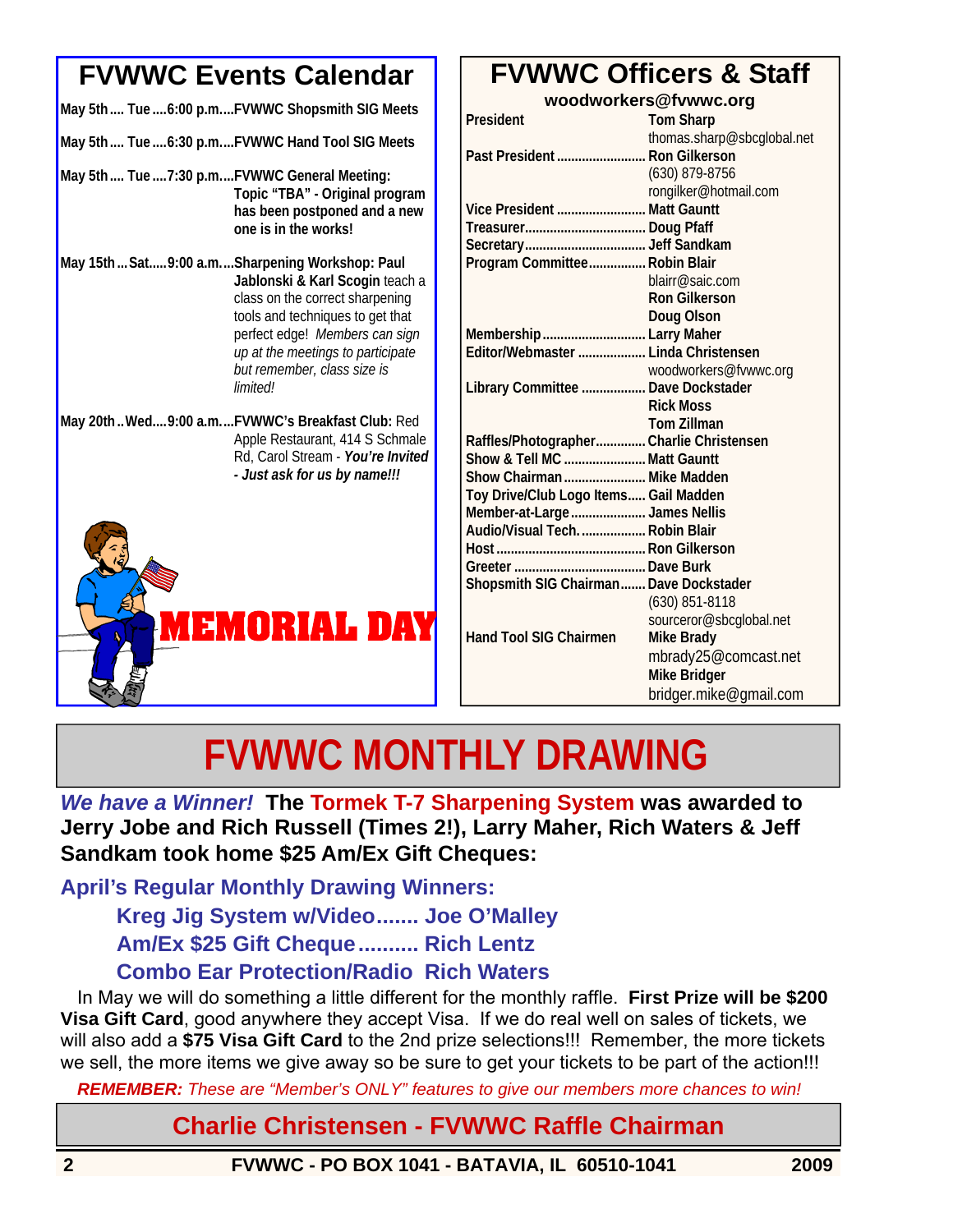#### **FVWWC's Shopsmith SIG**

#### **Next Meeting: May 5th, 2009**  *Please Note: New Time & Room*

The **Shopsmith Special Interest Group** (**SIG**) meets from **6:00 p.m. - 7:00 p.m**. each month, just prior to the **FVWWC General meeting** in the **Adult Lounge,** upstairs off the **Bethany Lutheran Church**  vestibule. An elevator is also available.

In April we discussed the jigs we made and use for our Shopsmiths and some ideas on how you can make some of your own to make any job quicker and easier.

Come join us for some wide-ranging discussions on everything Shopsmith.

#### **Dave Dockstader 630-851-8118 sourceror@sbcglobal.net**





The **WIA: Furniture Construction and Design Conference** – brought to you by *Popular Woodworking* **and** *Woodworking Magazine* – is an exclusive chance to learn first-hand from the nation's best woodworkers and discover the fundamentals of sound furniture construction and design. **WIA** provides an exclusive chance for you to get face-to-face

instruction from some of the best woodworkers and experts working today. You'll no doubt recognize their names and faces from the pages of *Popular Woodworking*—and many other respected publications devoted to the woodworking craft. Their precision, authority and insight have made them key figures in the woodworking world, and they'll all be in St. Charles, IL this August to share their unsurpassed wisdom and expert techniques with you.

Complete details at: **http://www.woodworkinginamerica.com**

#### **FVWWC's Hand Tool SIG**



#### **Next Meeting: May 5th, 2009**  *Please Note: New Meeting Room*

The **Hand Tool SIG** meets at **6:30**, prior to the regular meeting at **Bethany Lutheran**.

Anyone interested in the use of hand tools is welcome to join us for discussion of this fascinating area of woodworking. We will learn by sharing the experiences of using and caring for traditional hand tools.

FVWWC members and guests are invited to stop by and join our group.

*Hope to see you in there!* 

**Mike Brady**  mbrady25@comcast.net

**Mike Bridger**  bridger.mike@gmail.com

#### **Sharpening Workshop**

**By Paul Jablonski & Karl Scogin** 

**Saturday, May 16th 2009 9:00 a.m. - 4:00 p.m. Max-Torque, LTD. 2180 Corporate Lane - Naperville, IL** 

Lunch compliments of FVWWC member **Jim Donovan**, owner of **Max-Torque, Ltd.** 

Contact: woodworkers@fvwwc.org

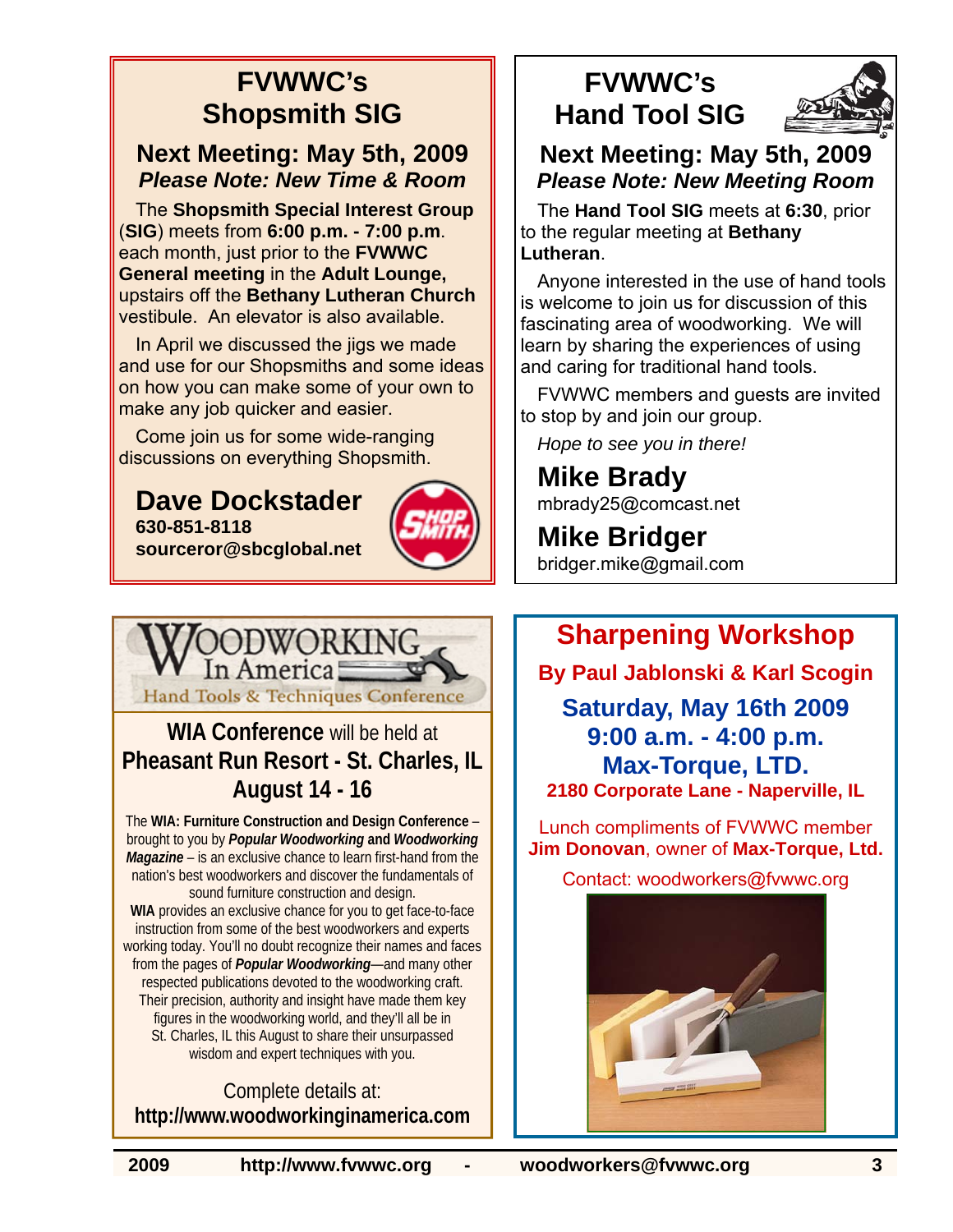### **Woodsmith Tips**

**Weekly tips from the editors of** *Woodsmith* **and** *ShopNotes - http://woodworkingtips.com/* 

### **Organizing Drawers**

Drawers are a good way to organize tools and other supplies. The problem is, it's all too easy for stuff to get lost in deep drawers. To solve this problem, I like to divide each deep drawer into two layers, as shown in the photo below.

**Dividers.** For the bottom layer, I made a divided box. When you measure for the box, you'll want to leave a 1/16″ gap between the box and the drawer. This way you can take the box out if you ever need to.

The dividers are dadoed into the sides of the insert box. They also accept subdividers, so you can customize the box for whatever you need to store (drawing below).

**The Totes.** To take advantage of the space above the box, I made some totes to rest on top. Each tote has a pair of fixed dividers and a handle. Besides making it easy to organize small items, you can remove a tote from the drawer and take it right where it's needed.

Making the totes is similar to making the divided box. But there are some things to keep in mind while building them.

It's a good idea to allow a 1/16″ gap between the totes. This makes it easy to slip one tote in place while the other is in the drawer.



You'll also notice that the rabbets and dadoes for the tote dividers are cut in the front and back pieces, not the sides like in the divided box. And don't forget to cut notches for the wood handle and the groove for the 1/4″ hardboard bottom.

Have a nice weekend,

Phil Huber Editor, *ShopNotes*

© August Home Publishing Company 2200 Grand Avenue, Des Moines, Iowa 50312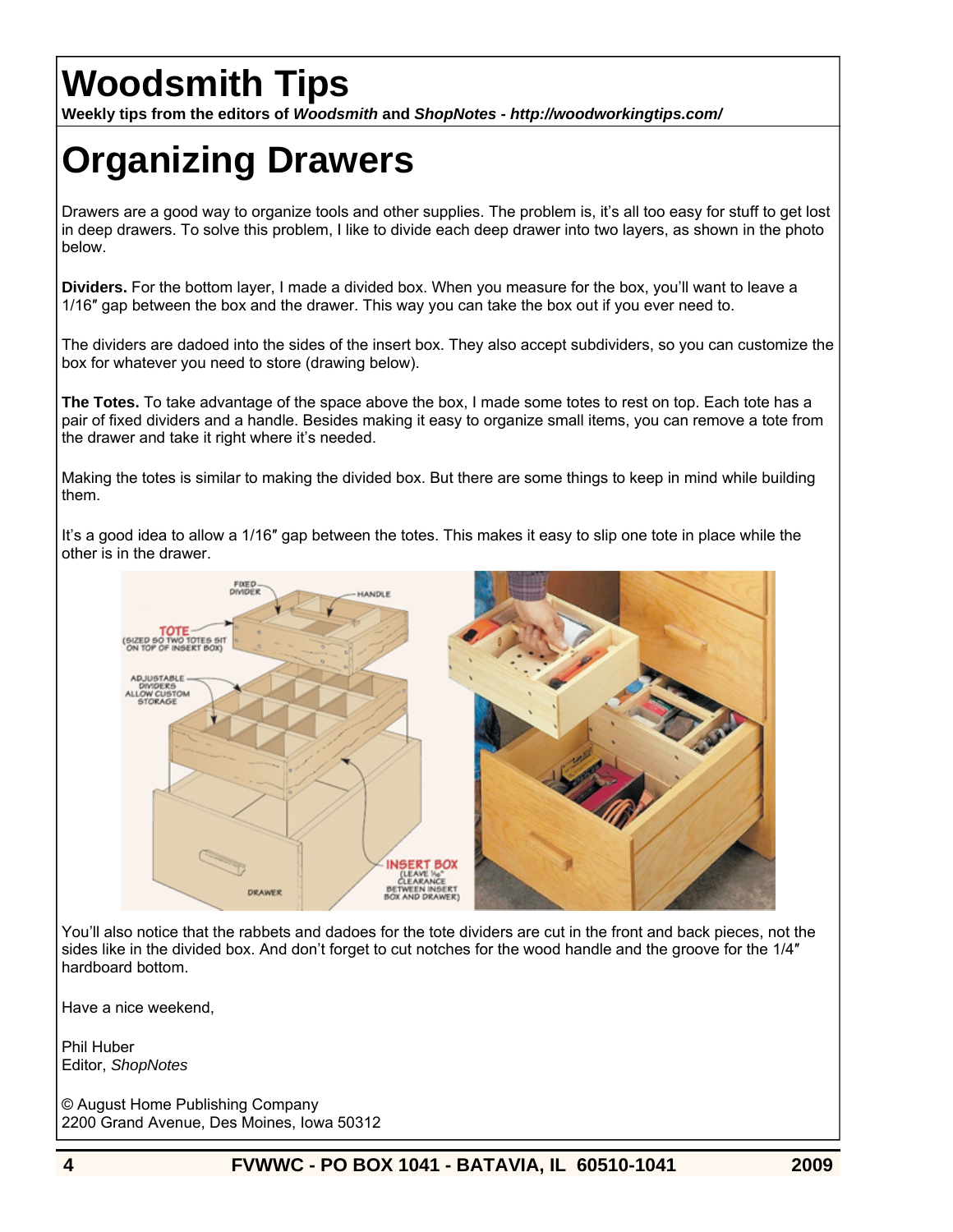#### dsmith **11Ps Editors of Woodsmith and ShopNotes**

#### **A Better Arbor Wrench**

When changing table saw blades, I have two simple goals. First, I like to get the job done with a minimum of time and effort. Second, and more important, I try hard to avoid scraping my knuckles on the blade when removing and reinstalling the arbor nut. A very minor modification I made to my arbor wrench helps on both scores.

The photo at right illustrates this simple alteration. As you can see, I put a slight bend in the wrench near the arbor nut hole. This makes it easier to slip the wrench over the arbor nut while also keeping my fingers out of harms way.



Bending the wrench isn't difficult. I just clamped the end in a vise and applied a little force. And I've definitely seen a good return on this small investment.

Have a nice weekend,

**Ted Raife Editor,** *Woodsmith http://www.woodworkingtips.com*

# **Woodworker's Online Resource**

### **Sharpening a Scraper for Woodturning**

Sharpening a scraper is easy. The first thing you'll need to do is set the tool rest to match the bevel angle on the scraper, see detail below.

With the rest locked in place, creating the burr is just a matter of setting the scraper flat on the rest and sliding the cutting edge along the edge of the wheel, see photo. As you grind the scraper, a burr forms along the top edge, see inset photo.

different. To avoid grinding a flat spot, you'll need to swing the handle to the side as you move the cutting edge across the edge of the wheel, see

For curved edges, the technique is a little



drawing. **ADJUST TOOL**<br>REST TO MATCH BEVEL OF<br>SCRAPER **SCRAPER** TOOLREST **SWING** 



### From *Fine Woodworking* #200



**.PDF Available Online @ http://www.taunton.com**

#### **http://www.woodnet.net/**

AS EDGE<br>GROUND

**2009 http://www.fvwwc.org - woodworkers@fvwwc.org 5** 



## <u>pod</u>Working.com SKILLS & TEC

### **Cut a Mortise in Minutes**

**Drill out the waste, then use a unique chiseling technique to handle the rest** by Christian Becksvoort



**www.finewoodworking.com** 

The time-honored practice of cutting mortises with a drill and chisel can be frustrating, mainly because the process of chiseling out the waste between drilled holes takes time and can easily go awry. Furniture maker Christian Becksvoort has refined the technique over the years to a fourstep process that delivers clean, accurate mortises in no time at all. He begins with careful layout, then drills out the waste. Third-and this is key-he uses a mortising chisel and an unconventional technique to lever out most of the waste. And finally, he cleans up the mortise with a bench chisel. Simple, effective, and consistent.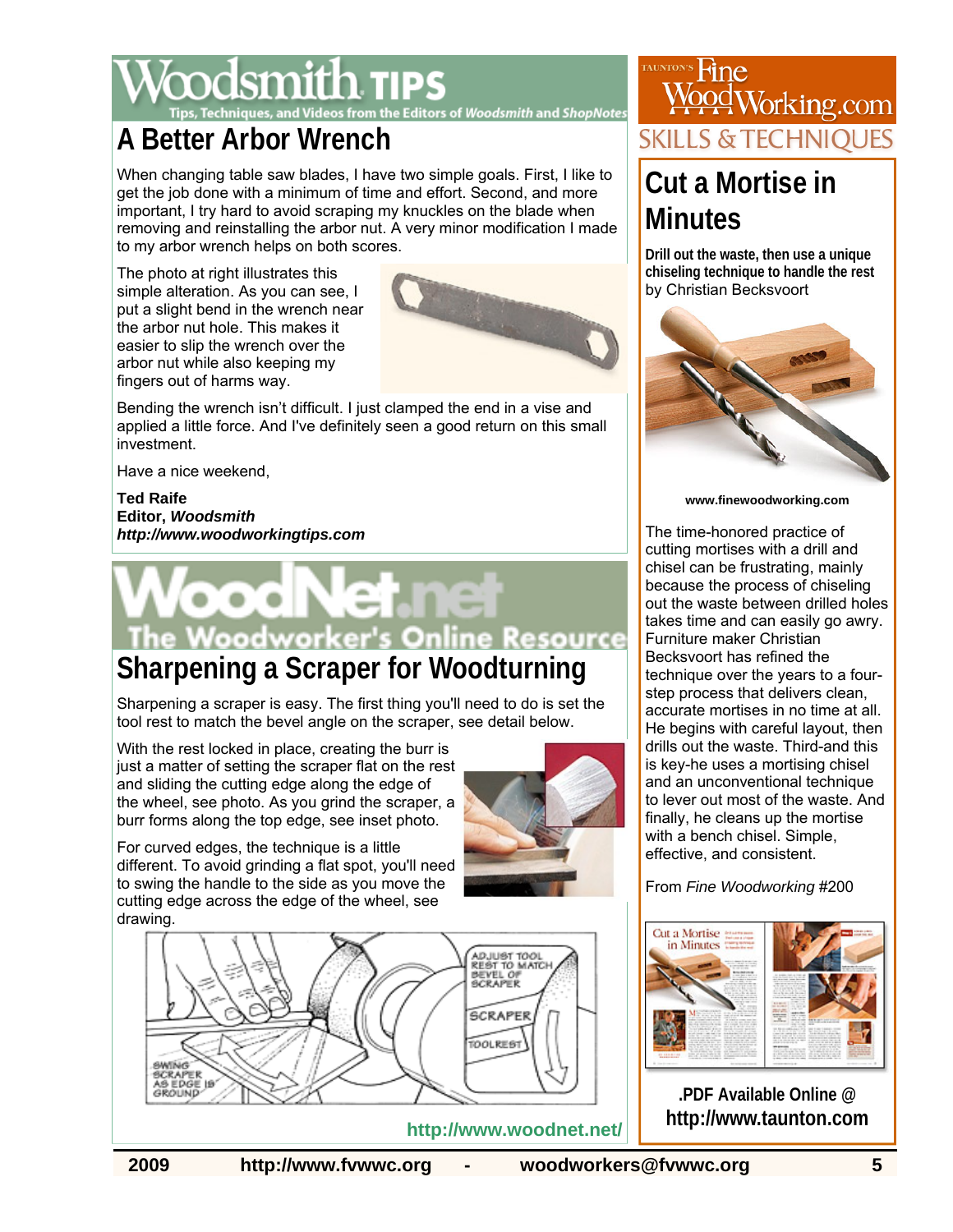





# **MODULAR AND MOBILE** lassic Planter & Bencl

Fluted legs and a pastel color scheme bring Victorian-era charm to this patio-pleaser. Build a pair of planters and link them with a bench, as shown in the photo aboveor reach out with additional modules, as shown by the illustrations on the next page.

#DP-00109

Page 1 of 11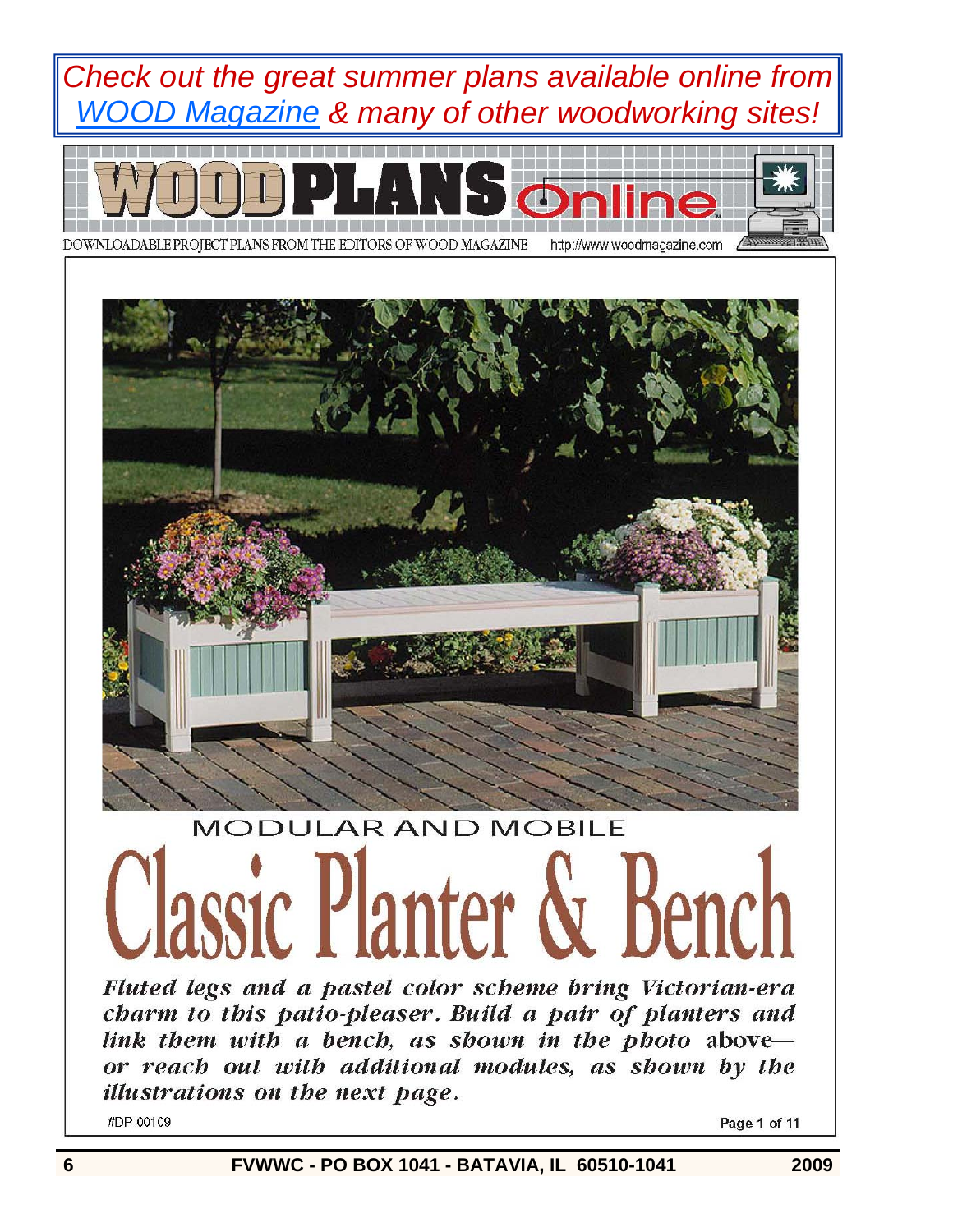

#### **Show & Tell April 2009 Matt Gauntt, MC**

Participating members were:

- ¾ **Dave Dockstader: Circle Sanding Jig** made of unfinished MDF.
- ¾ **Alan Jonckheere: Child's Height Gauge** made of Aspen with a clear & Mahogany hand rubbed finish with glued on figures from Michaels.
- ¾ **Jim Mengler: Boxes** made of Walnut, Oak and Maple all with done in General Finish.
- ¾ **Don Carkhuff: Featherboard** of unknown origin…*"Tapered boards are no problem!"*
- ¾ **Howard Van Valzah: Scrap Sculpture,** cut from a picture frame, made of Walnut and Ash with a lacquer finish. To be donated to the Klehm Arboretum in Rockford for their fund raising activities.
- ¾ **Robin Blair: Tire Maker** of Oak and Baltic Birch with a varnish finish.

*...Hope to see your creations next month!*